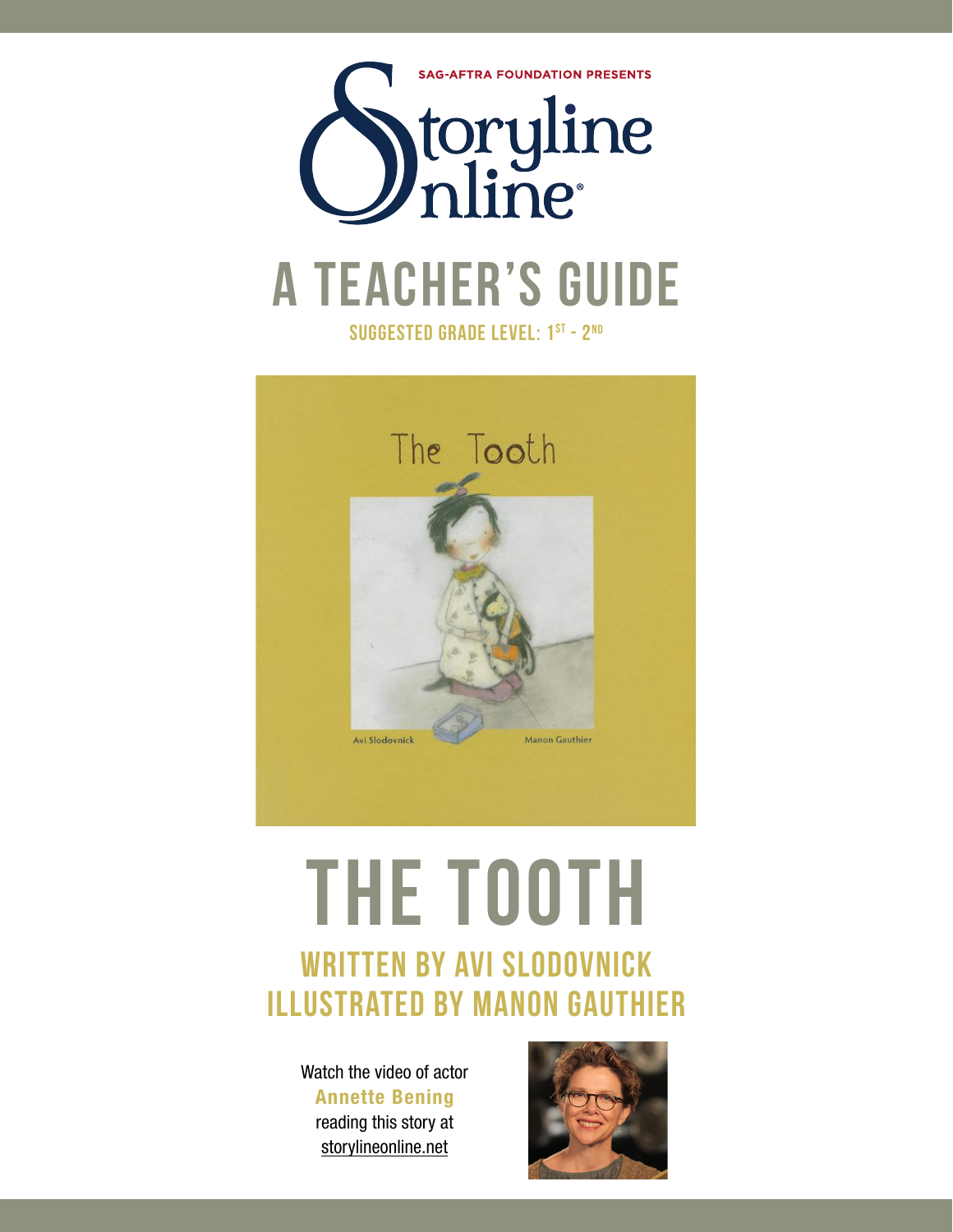# **about this story**

# **SYNOPSIS**

An ordinary visit to the dentist turns into something extraordinary when Marissa and her mom walk through the tall gray buildings downtown and encounter someone special.Marissa's love of candy caught up with her. That morning, she woke up with a toothache and, instead of bringing her to school, her mother took her to the dentist. So starts Marissa's day. A day where she will discover the joys of giving and sharing.

# **THEMES IN THE STORY**

Empathy, Homelessness, Compassion

**PAGE 2 • A teacher's GUIDE • the tooth • © 2018 SAG-AFTRA FOUNDATION**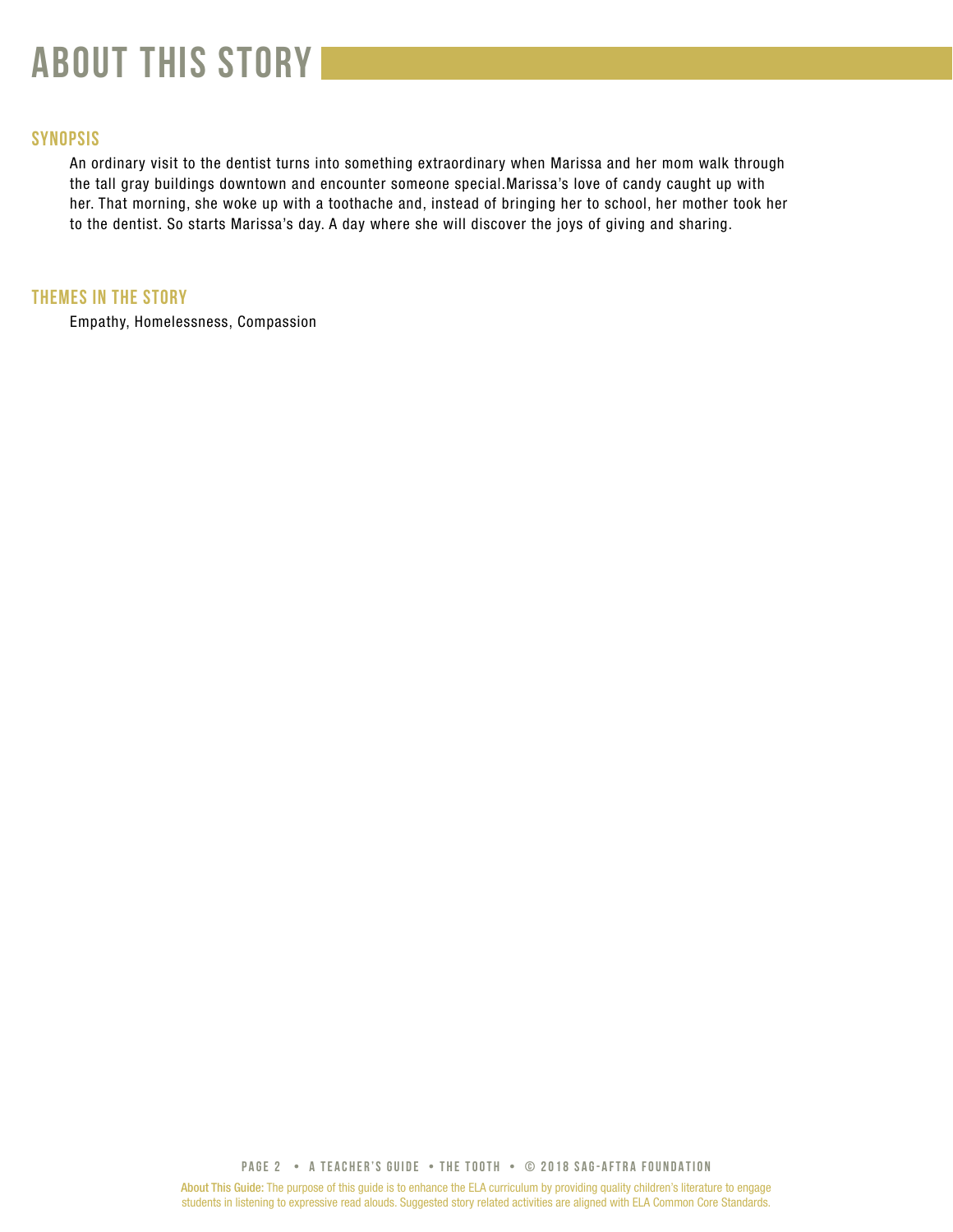# **reading and writing**

# **Suggested grade level: 1st - 2nd**

# **ela common core standard**

Reading Literature: Students read and respond to works of literature with emphasis on comprehension, making connections among ideas and between texts with focus on textural evidence. *Standards listed below are for 1st and 2nd grades but can be adapted to kindergarten standards.*

# **before viewing**

| <b>Standards:</b> | CCSS.SL.1.1, CCSS.SL.2.1                                                                                            |  |
|-------------------|---------------------------------------------------------------------------------------------------------------------|--|
| Objective:        | Tap knowledge and build background to prepare for reading the story.                                                |  |
| <b>Procedure:</b> | Build background by discussing the following points with students:<br>• Going to the dentist<br>٠<br>• Homelessness |  |
|                   | • Caring for those in need                                                                                          |  |
|                   | Introduce the story and ask students to predict what might happen in the story.                                     |  |

# **during viewing** Focus: Standards: Objective: Procedure: Make a Connection: Text to Self CCSS.SL.1.2, CCSS.RL.1.3, CCSS.SL.2.2, CCSS.RL.2.3 Students will make a connection between themselves and the main character in the story. Tell students that as they listen to the story, they should focus on the main character and her

- actions. Ask them to make a connection to the main character. Pause during the story to ask the students questions about the character's actions and what that tells us about her.
	- What does this action tell us about Marissa?
	- Does this remind us of anything you have done? How did you feel?

# **after viewing - Character Traits**

Standards: CCSS.RL.1.3, CCSS.RL.2.3

Objective: Students will identify character traits of the main character and make a connection between the main character and their own personal character traits.

Materials: Chart paper or whiteboard White paper

Procedure:

- Step 1: After reading the story, ask students to think of character trait words that describe the main character. What action made them describe the character this way?
- Step 2: Make a Character Web on chart paper or whiteboard recording student responses. Make sure to include the character trait word with the action that supports it.
- Step 3: Have your students pair up and decide if any of the listed character trait words describe themselves.
- Step 4: Ask them to come up with examples of things they do or say that support that. For example, the main character in the story was caring, a student could say that she is also caring because she takes care of her pet.

**PAGE 3 • A teacher's GUIDE • the tooth • © 2018 SAG-AFTRA FOUNDATION**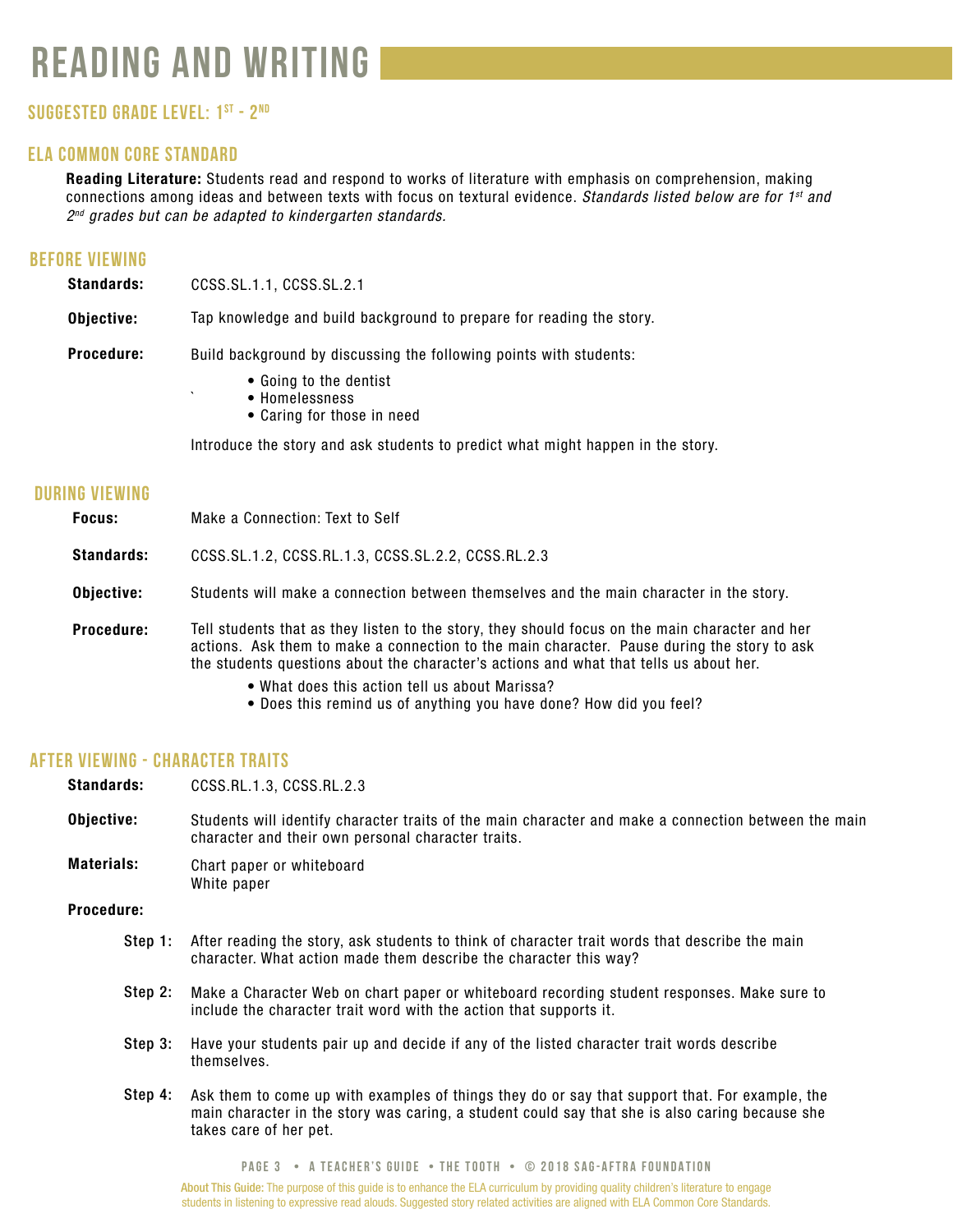- Step 5: Distribute white paper to students. Have them fold it in half "hamburger style." Label the top half, Marissa; label the bottom half with the student's name. Instruct the students to draw a representation on paper of one of the character traits they talked about. For example, if a student chose caring, the top half picture should represent what Marissa did in the story that demonstrated she was caring; the picture on the bottom half should represent an action the student did to demonstrate caring.
- Step 6: Have students write a few sentences telling about each picture.

# **reading response**

| <b>Standards:</b> | CCSS.RL.1.1, CCSS.RL.2.1                                                                      |
|-------------------|-----------------------------------------------------------------------------------------------|
| Obiective:        | Students will answer the prompt using at least two details from text to support the response. |
| Reading Prompt:   | Why did the little girl give the man her tooth?                                               |

### **writing - short story**

| <b>Standards:</b> | CCSS.W.1.3, CCSS.W.2.3                                                                                                                                                                         |
|-------------------|------------------------------------------------------------------------------------------------------------------------------------------------------------------------------------------------|
| Objective:        | Students will choose a character trait and craft a character based on the trait chosen. Students will<br>write a short story demonstrating this trait by the character's actions in the story. |
| <b>Materials:</b> | <b>Writing Tools</b><br>Story Organizer (see page 5)<br><b>Teacher Prep:</b> Make and copy story organizer (1 per student)                                                                     |
| <b>Procedure:</b> |                                                                                                                                                                                                |

- - Step 1: Distribute story organizer to each student.
	- Step 2: Partner or group students for prewriting discussion.
	- Step 3: **PREWRITE:** Explain to students that they are going to work together to plan a character for their short story. For each part of the organizer, allow time for group discussion before filling in the appropriate section on the story organizer.
		- CHARACTER: Start by asking students to think of who the character in their story will be – animal, person, make-believe? Does the character have a name? •
		- CHARACTER TRAIT: Ask students to decide what their character should be like. Have them choose a trait from the reading lesson or come up with their own. •
		- PROBLEM: Have students discuss and come up with a problem in the story. •
		- ACTIONS: Ask students to think of some actions that the character might do to demonstrate this trait as he/she works to solve the problem. List on the organizer. •
		- ENDING: Last, have students come up with an ending for the story. •

Step 4: WRITE: Students continue the Writing Process using the story organizer as a guide.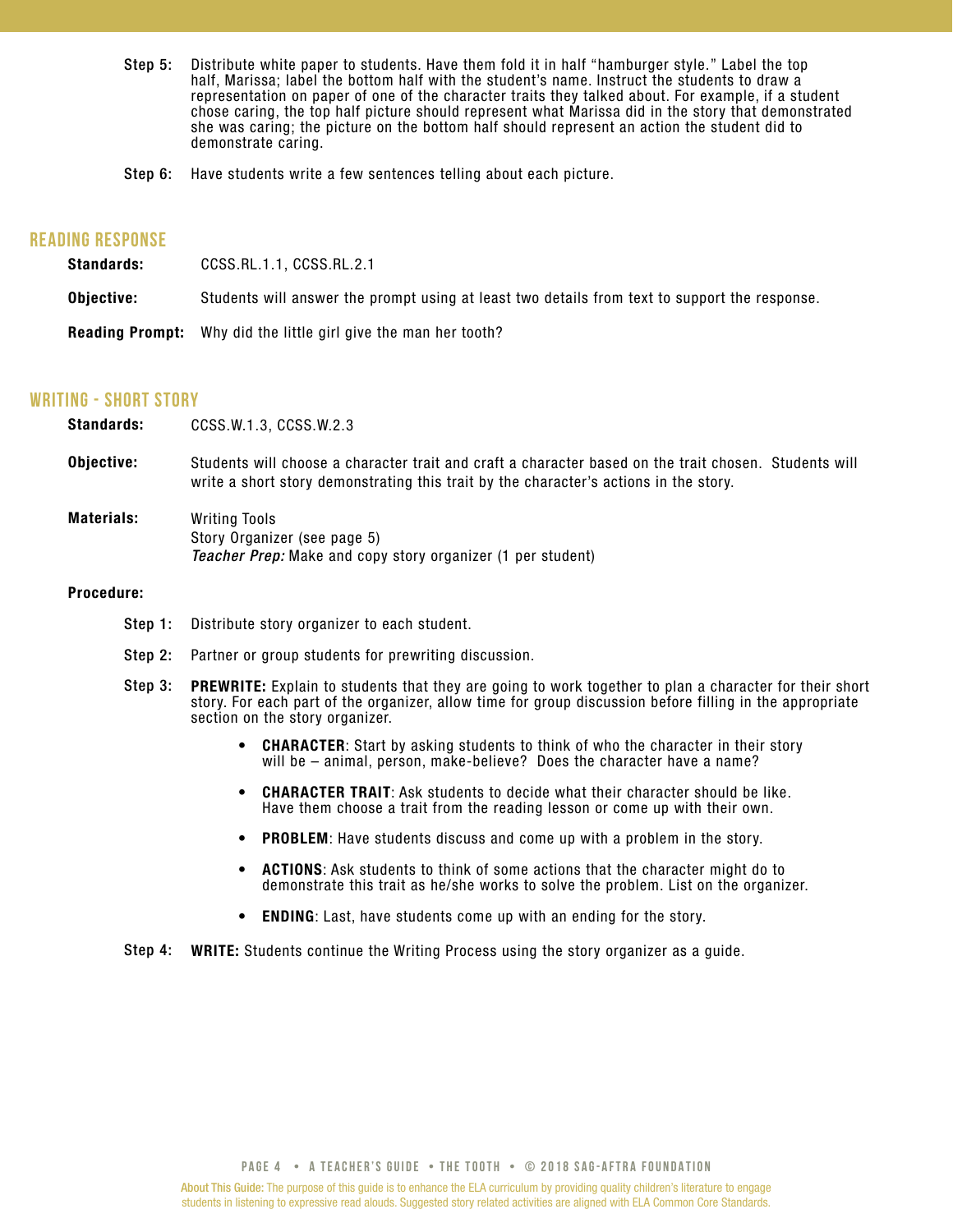# **WRITING - SHORT STORY**

| <b>Character Name:</b>             |  |
|------------------------------------|--|
| <b>Character Trait:</b>            |  |
|                                    |  |
|                                    |  |
| Problem in story:                  |  |
|                                    |  |
|                                    |  |
|                                    |  |
|                                    |  |
|                                    |  |
|                                    |  |
| <b>Actions the character</b>       |  |
| might use to solve the<br>problem: |  |
|                                    |  |
|                                    |  |
|                                    |  |
|                                    |  |
| How does the story                 |  |
| end?:                              |  |

About This Guide: The purpose of this guide is to enhance the ELA curriculum by providing quality children's literature to engage students in listening to expressive read alouds. Suggested story related activities are aligned with ELA Common Core Standards.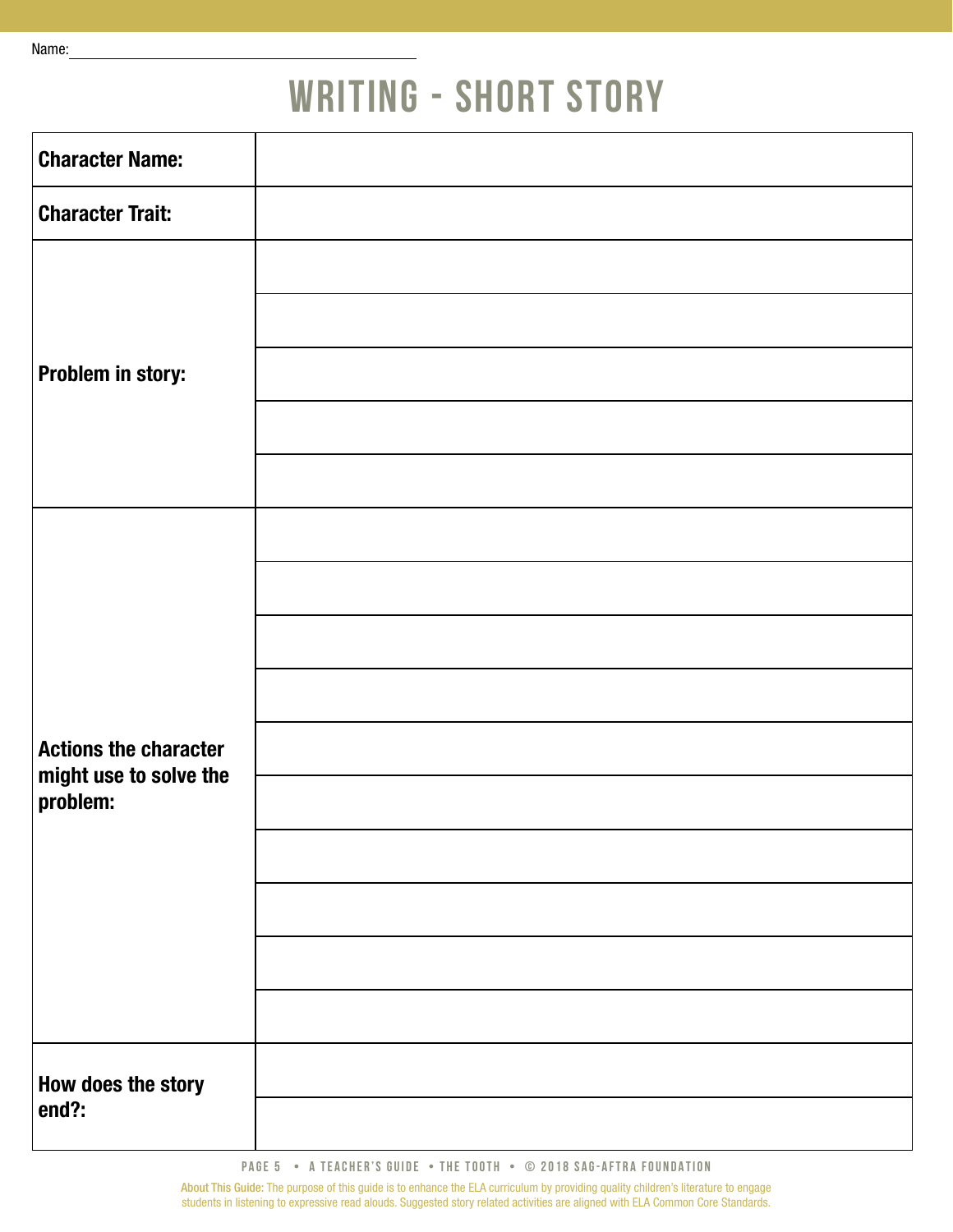# **across the curriculum activities**

# **SCIENCE/health**

# OBJECTIVE —

This experiment demonstrates the effects of plaque on teeth. Students will observe how plaque forms on teeth and understand the importance of brushing teeth.

# MATERIALS —

Hard boiled eggs (1 per student or student group) Cola Clear cups (1 for each egg) Toothbrush (1 per student or student group) Fluoride toothpaste Science Journal or Recording Sheet *Teacher Prep:* Hard boil the eggs

# PROCEDURE —

- Discuss caring for teeth and the consequences of failing to brush regularly. Explain that they will be performing an experiment to see what happens to teeth when we don't brush. Step 1:
- Fill the containers with cola. Have students carefully place an egg in each container. Ask them what they think will happen to the egg. Record hypothesis. Step 2:
- Let the egg sit in the container overnight. Step 3:
- The next day, have students remove the egg and record observations. Ask students to explain what just happened. Make sure students understand that the brownish yellow stain represents plaque that forms on teeth. Step 4:
- Put toothpaste on the toothbrushes. Ask students to make a prediction about what will happen when they brush the egg with the toothpaste. Let students brush the "plaque" off the egg. Step 5:
- Record observations after brushing. Step 6:
- Check hypothesis and write a conclusion. (Students should draw the conclusion that it is important to brush each night to keep teeth clean and white.) Step 7:

# **social studies – Identifying Basic Needs**

# MATERIALS —

Chart paper or whiteboard

### PROCEDURE —

- Discuss Marissa's actions in the story What did she do to show her care for the homeless man? Why did she give the homeless man her tooth? Step 1:
- Tell students that there are certain things that all humans NEED to survive. These things are called basic needs. Ask students to tell you what they believe are basic needs. List responses on chart paper. Step 2:
- Discuss responses. Lead the students to understand that needs are only those things necessary for survival. The basic needs are food, shelter, and clothing. Things that are for fun or pleasure are called "wants." Step 3:
- Review the student generated list, crossing out items that would not be considered basic needs. Step 4:
- Ask students why Marissa gave the homeless man her tooth (he could get money for food). Step 5:
- Discuss ideas for a class project to help people whose needs aren't being met. For example, students can bring in food for a food drive or collect used clothing to give to a shelter. Step 6:
- Decide on a project and help students organize a school wide drive. Step 7: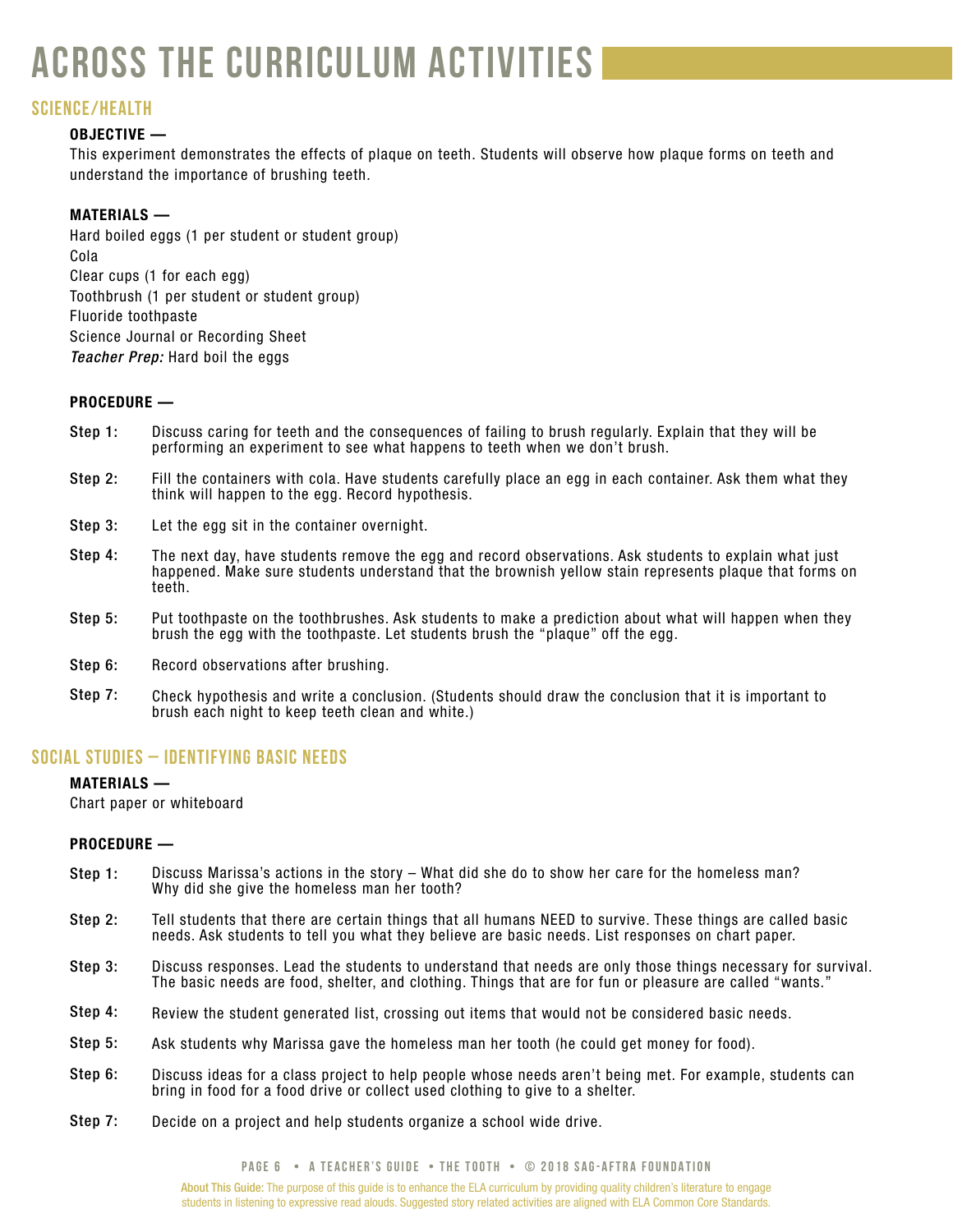# **art – Illustration Technique**

# ELA COMMON CORE STANDARDS —

CCSS.RL.1.7, CCSS.RL.2.7

## OBJECTIVE —

Students examine the illustrations in the story and create a picture using the same technique.

## MATERIALS —

Landscape coloring page (1 per student) Pencils: shades of gray and black Crayons *Teacher Prep:* Choose and print a coloring page ( $\mathbb Q$  Google It!: Free coloring pages for kids landscape)

## PROCEDURE —

- Tell students that the story, *The Tooth*, was illustrated by Manon Gauthier. The illustrations are colored a little differently than other stories. Replay the video without the audio. Have students pay attention to the illustrations in the story. Step 1:
- Ask students what the noticed about the illustrations. Students should notice that the illustrations are mostly gray, black, and white with a splash of color. Step 2:
- Discuss why the illustrator may have done this. How do the illustrations help tell the story? Step 3:
- Distribute the coloring pages to students. Explain to them that they are going to color the page using the technique that the illustrator used in the book. Have students choose one focal point in their picture to use color. The rest of the picture should be colored with pencils using different shades of gray and black. Step 4: